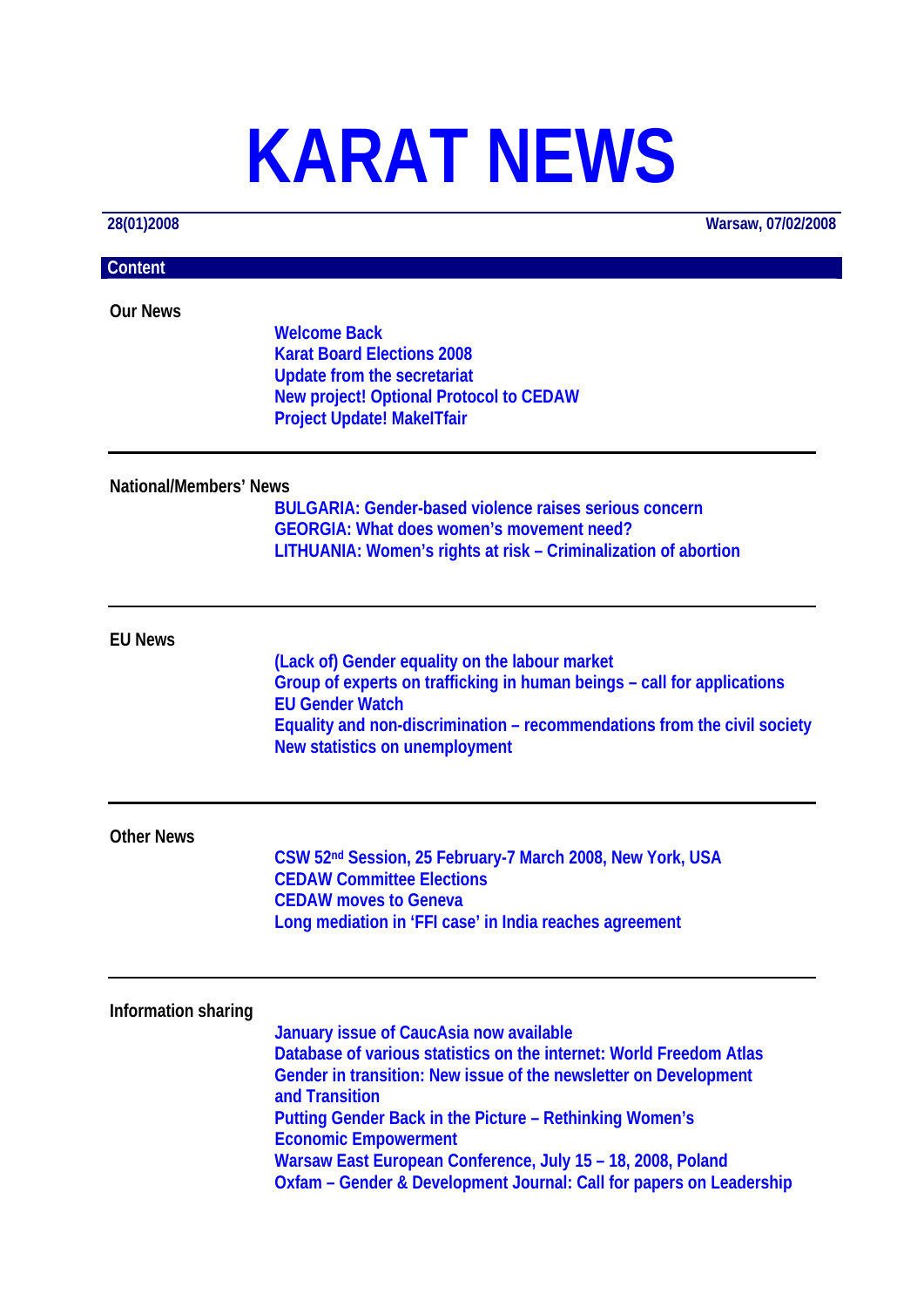#### **Our News**

Dear Karat News readers,

Welcome in 2008! Lets hope that it will bring positive development in the area of gender equality. We wish you many successes in professional as well as private lives. After a break, we are happy to put in front of you the January issue of Karat News.

We have changed a bit the structure of the newsletter and hope that you will like it. From now on we will be providing you with more extensive update from the Karat secretariat as in 2008 the Secretariat will be involved in 13 projects so we will have a lot of information to share with you. You will find projects' updates in the 'Our News' section.

In the 'National/Members News' we will do our best to update you on the developments in women's rights in individual countries of the CEE/CIS region. Your contributions to this part of the newsletter are more than welcomed. We believe that it is very important to emphasize Karat News role as a platform of information and experiences sharing of its members.

We will continue to provide you with information related to European Union and in the 'Other News' section you can find miscellaneous information that might be of interest to you. Finally, in the 'Information Sharing' you can find various announcements, opportunities as well as links to useful websites and various resources.

My name is Magda Pochec and I have just joined Karat secretariat team. From now on I will be compiling Karat News and I am very much looking forward to cooperation with all of you. If you have any suggestions regarding the structure and content of the Karat News, do not hesitate to contact me at [magda.pochec@karat.org.pl](mailto:magda.pochec@karat.org.pl) 

## **Karat Board Elections 2008**

Karat secretariat is pleased to announce that the Board election process has been successfully completed. At the end of 2007, three members of the Board finished their term of office. We would like to thank Shorena Dzotsenidze from Georgia, Inete Ielite from Latvia and Aleksandra Solik from Poland for their work in the Board for the last two years and we are all looking forward to future fruitful cooperation with them.

Karat members has elected three new Board members: Valentina Bodrug-Lungu from Moldova, Lyudmila Petina from Belarus, and Raluca Manaila from Romania. Congratulations and welcome!

## **Update from the secretariat**

Due to further growth of Karat in terms of the number of ongoing and upcoming projects, the secretariat has been joined by three new staff members: Agnieszka Sterne, Marta Gontarska and Magda Pochec. Agnieszka is responsible for the increasingly complex administrative tasks of the Coalition and the secretariat.

Marta whom most of you already know as has been Karat's volunteer for over two years, took the position of PR officer. Magda is a website/news officer. In the upcoming months the Karat's secretariat team will grow to 13 people and this requires structural transformation. We will be also moving soon to a larger office.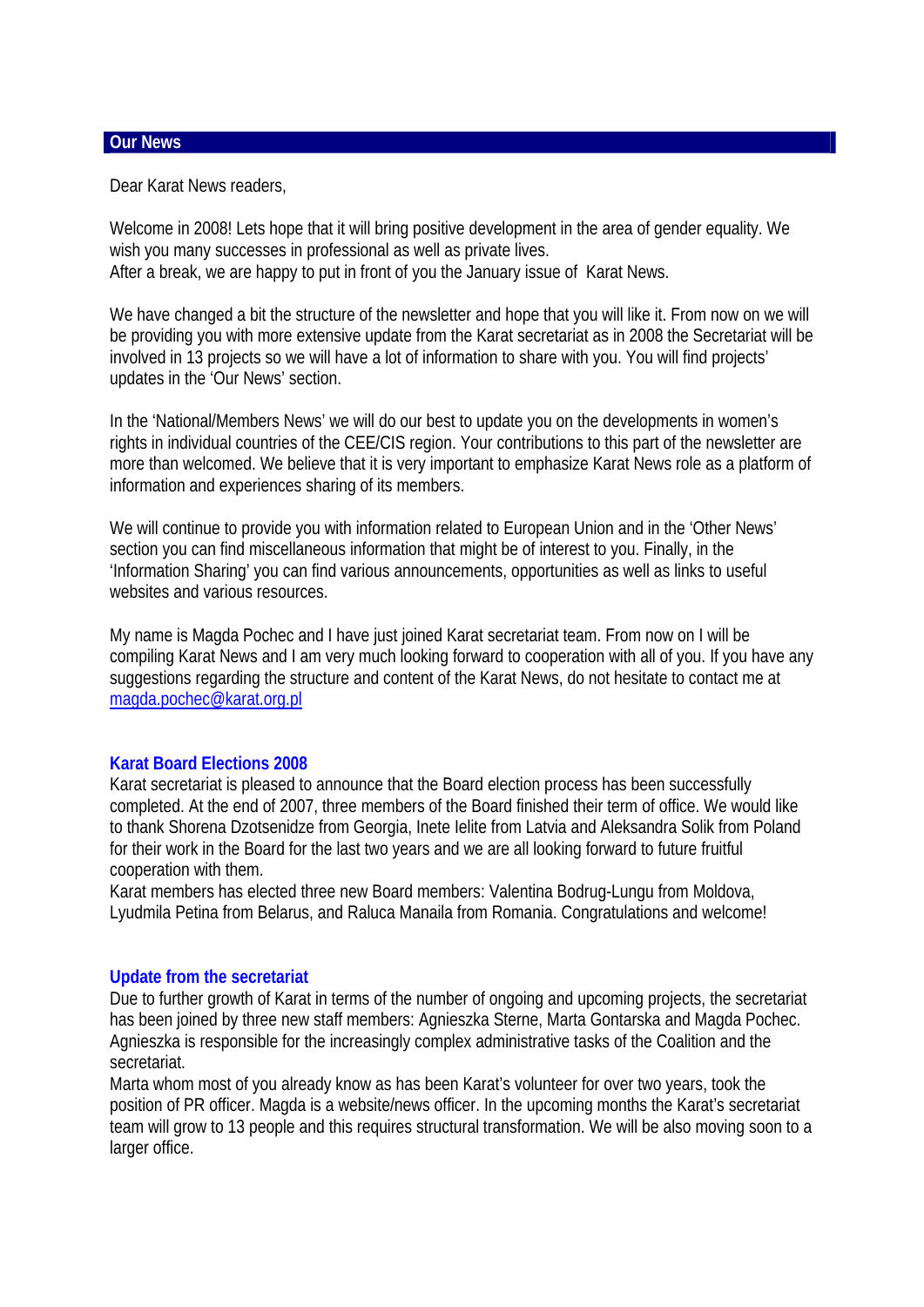Karat's transformation includes also the designing of the new website. At the moment, it is under construction and we will be happy to present this to you soon.

## **New project! Optional Protocol to CEDAW**

We have a pleasure to announce that the new project has been started in January 2008. It is called *Building towards Eastern European and Central Asia NGO Coalition on Optional Protocol to CEDAW* and will be coordinated by Aleksandra Solik. The overall aim is to build capacity of women's NGOs in CEE/CIS to use OP CEDAW to forward women's rights. The project will involve Karat's members from Armenia, Azerbaijan, Belarus, Georgia, Moldova, Tajikistan, Uzbekistan and Ukraine. Among main activities will include: trainings for representatives of women's NGOs, On-line kits on OP CEDAW, Lobbying for ratification of OP CEDAW where relevant as well as media campaigns. We will make sure to keep you updated on the developments in the project throughout the year, but if you have any further questions please write to Ola at [aleksandra.solik@karat.org.pl](mailto:aleksandra.solik@karat.org.pl)

# **Project Update! MakeITfair**

As part of the makeITfair project in which Karat is responsible for focusing on the working conditions of women from CEE (Czech Republic, Hungary, Poland), a capacity building workshop has been conducted in Warsaw on 30th of November. We are also about to publish a report looking at the gender aspect of production of electronics in Poland. The report will be published in February and we will inform you about it. What is most interesting and quite a significant achievement as a consequence of writing of the report Karat has entered a dialogue with one of the companies (Flextronics) covered by the report. If you would like any more information about this or other aspects of the project please write to Anita [\(anita.seibert@karat.org.pl\)](mailto:anita.seibert@karat.org.pl) We also encourage you to visit the project website [www.makeitfair.org](http://www.makeitfair.org/)

## **National/members' News**

## **BULGARIA: Gender-based violence raises serious concerns**

At the recent conference, the Bulgarian vice minister of labour and social policy confirmed that at least every fourth woman in the country is exposed to domestic violence. This alarming statistic however does not translate into scaled up response to this problem. According to the Council of Europe, the financial burden of violence against women in the home costs society an estimated 40 euros/citizen. The money spent on prevention and harm reduction in Bulgaria does not exceed 1euro per person. There is a huge gap between urgent need to end violence against women and how the state is responding to this burning problem. Statistics show that every third Bulgarian knows someone who is suffering different forms of violence at home. Furthermore, it has been estimated that 60 percent of boys who witness domestic violence turn out to be perpetrators in the future. To end this viscous circle, action is needed now.

For more information go to: [http://international.ibox.bg/news/id\\_2072730000](http://international.ibox.bg/news/id_2072730000)

## **GEORGIA: What does women's movement need?**

As a part of the project called *Women Empowerment in Georgia through Women's NGO Structural Capacity Building*, briefing paper on the needs of national women's movement has been created. It is meant to be a useful resource for development agencies and grantmaking institutions. Based on the research, the assessment of needs represents Georgian women's voice that must be crucial in terms of determining priorities for women's empowerment in the country. Experience shows that donors have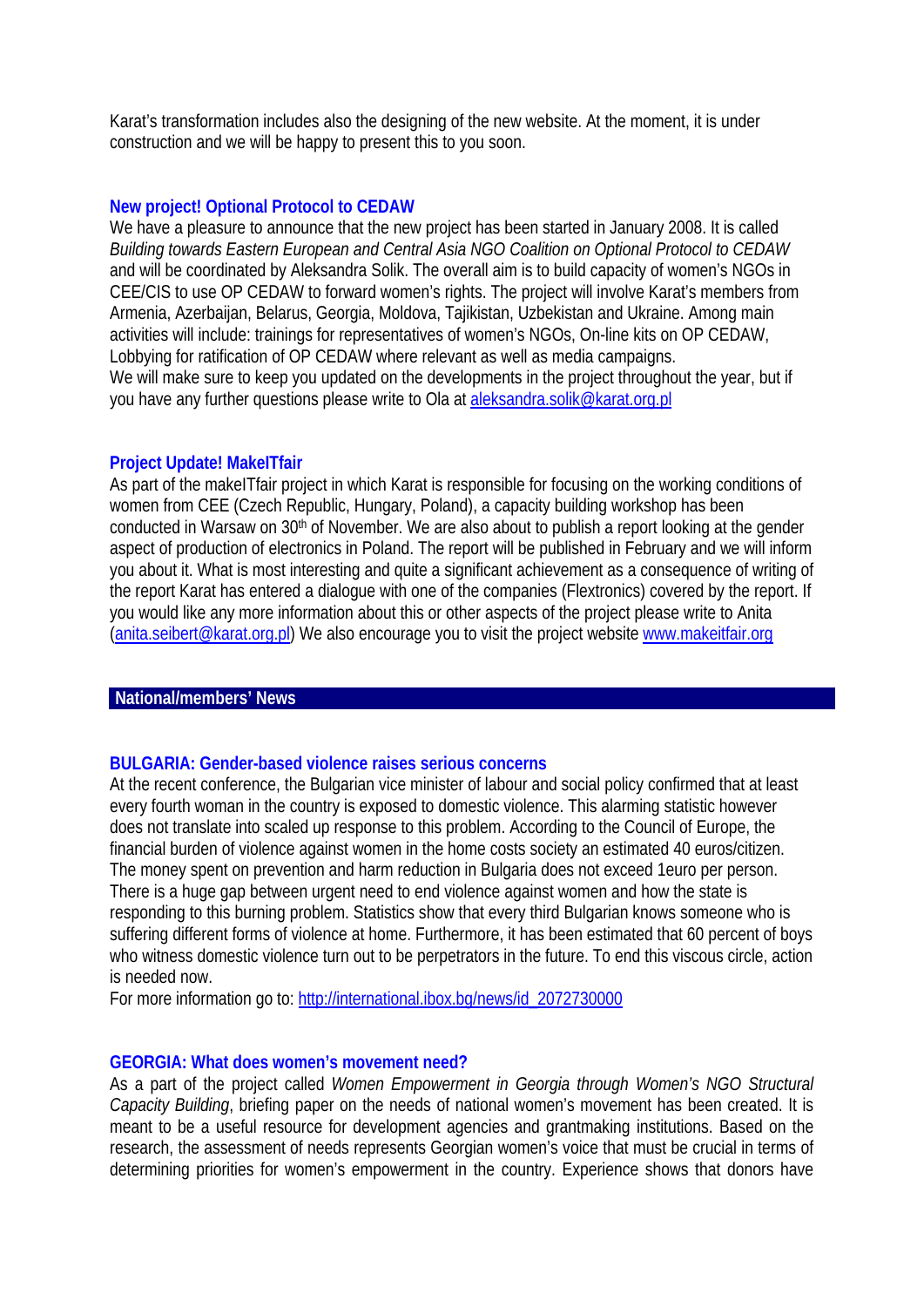sometimes different (than local NGOs) ideas on what should be done. The publication is also useful for women's NGOs as well as they should develop strategy which can be only effective and consistent if most urgent and deliberate needs are identified.

If you are interested in this briefing paper, you can view the full version at: [http://wunrn.com/news/2008/01\\_08/01\\_28\\_08/012808\\_georgia\\_files/Institutions.pdf](http://wunrn.com/news/2008/01_08/01_28_08/012808_georgia_files/Institutions.pdf) 

# **LITHUANIA: Women's rights at risk – Criminalization of abortion**

Two-years efforts of Polish minority representatives in the Lithuanian Parliament to restrict women's reproductive and sexual rights have led to the adoption of the ban on abortion in the first reading. The proposed act resembles Polish restrictive anti-abortion law and its initiator, originally Polish, Wladyslaw Tomaszewski managed to mobilize support of the conservative parliamentarians. To enter into force, the act needs further two readings. It is proposed to bring it up for discussion and voting in the spring session of the Parliament. So there is a real threat of extreme backlash in the country in terms of women's rights. If the bleak scenario is realized, then Lithuania will be among three other countries in Europe (Ireland, Malta, Poland) with the most restrictive anti-abortion laws. Anti-Choice parliamentarians are exerting severe pressure on MPs with more progressive perception of family planning by appealing to ideological and religious arguments. One of the most passionate defenders of women's reproductive rights in the Parliament will even be questioned by the Parliamentary Commission on Ethics because of her liberal views on abortion.

For more information you can contact Astra Network secretariat at: info@astra.org.pl

## **EU News**

## **(Lack of) Gender equality on the labour market**

On 23rd of January 2008, the European Commission adapted new report "Equality between women and men 2008" according to which there is constant but too slow growth in number of economically active women. Women still face many barriers and discrimination on the labour market. On average, the pay gap amounts to 15% although women are better educated than men and the EU law bans discriminative practices and commands equal pay for a job of equal value. The highest pay gap has been noted in Estonia, Cyprus, Slovakia and Germany. In 2006, the employment rate of women was 57,2 % (increased by 3,5 points since 2001). In general, there is an increase in employment rate of women aged 55 – 66 (from 28,2 to 34,8 %). But this tendency isn't true for many CEE countries, for example Poland.

Electronic version is available at:

[http://ec.europa.eu/employment\\_social/gender\\_equality/docs/com\\_2008\\_0010\\_en.pdf](http://ec.europa.eu/employment_social/gender_equality/docs/com_2008_0010_en.pdf)

## **Group of experts on trafficking in human beings – call for applications**

The European Commission appoints group of experts as a part of the scaled up response to fight trafficking in the European Union. The Group will consist of 21 members and will play a role of an advisory body. The call for applications is open till February,15, 2008 and is eligible only for EU citizens. You can submit your application online at: [http://ec.europa.eu/secretariat\\_general/regexp/](http://ec.europa.eu/secretariat_general/regexp/)

## **EU Gender Watch**

EU Gender Watch is a project of the Network East-West Women (NEWW). It includes reports on the political, social, economical and legal framework affecting the situation of women in three countries of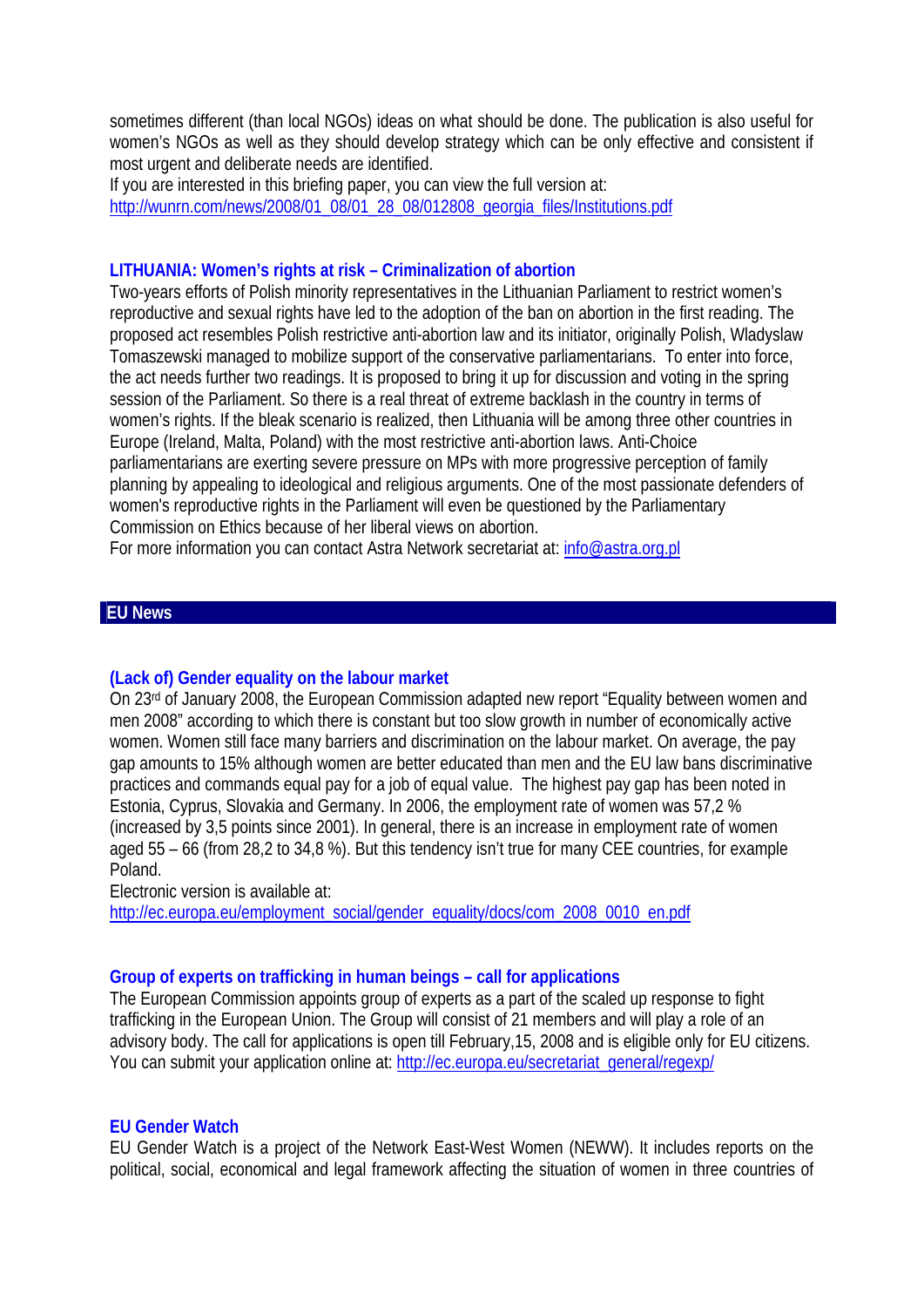the CEE/CIS region: Georgia, Ukraine and Tajikistan. The main objective of the reports is to examine the accuracy of national policies with the standards set by the European Union in terms of gender equality and empowerment. More info: <http://www.neww.org.pl/en.php/conference/raport/0.html>

## **Equality and non-discrimination – recommendations from the civil society**

New initiatives and sustained efforts of the European Commission are needed to ensure social, economic and gender equality and to eradicate lingering discriminative practices. Being aware of this, the Commission recently organized social consultation on those issues with the civil society. Platform of European Social NGOs elaborated recommendations for further actions that basically can be limited to three general points: there must be the same legal protection for all, Memebrs States and the European Union must provide measures that guarantee the equality in practice, not only de jure; and finally all EU policy need to be built upon equality and non-discrimination principles. Full version of the document go to:

[http://cms.horus.be/files/99907/MediaArchive/Policies/Equality\\_and\\_non-discrimination/2007-10-](http://cms.horus.be/files/99907/MediaArchive/Policies/Equality_and_non-discrimination/2007-10-23%20Equality%20and%20Non%20Discrimination%20-%20What%20role%20for%20the%20EU.pdf) [23%20Equality%20and%20Non%20Discrimination%20-%20What%20role%20for%20the%20EU.pdf](http://cms.horus.be/files/99907/MediaArchive/Policies/Equality_and_non-discrimination/2007-10-23%20Equality%20and%20Non%20Discrimination%20-%20What%20role%20for%20the%20EU.pdf) 

# **New statistics on unemployment**

Eurostat provided new data on the joblessness in the EU27. In December 2007, the unemployment rate amounted 6,9 %. In general, 24 Member States recorded a decrease and only in three countries the unemployment rate increased. The lowest drop has been also recorded in the CEE region: in Poland (from 11,8 to 8,1 %) and Bulgaria (from 8,2 to 5,8 %). In 2007, the unemployment rate fell for both: women and men but the percentage of jobless women (7,3 %)is still larger than it is in case of men (6,4 %).

For more information is available at:

[http://epp.eurostat.ec.europa.eu/pls/portal/docs/PAGE/PGP\\_PRD\\_CAT\\_PREREL/PGE\\_CAT\\_PREREL](http://epp.eurostat.ec.europa.eu/pls/portal/docs/PAGE/PGP_PRD_CAT_PREREL/PGE_CAT_PREREL_YEAR_2008/PGE_CAT_PREREL_YEAR_2008_MONTH_01/3-31012008-EN-AP.PDF) [\\_YEAR\\_2008/PGE\\_CAT\\_PREREL\\_YEAR\\_2008\\_MONTH\\_01/3-31012008-EN-AP.PDF](http://epp.eurostat.ec.europa.eu/pls/portal/docs/PAGE/PGP_PRD_CAT_PREREL/PGE_CAT_PREREL_YEAR_2008/PGE_CAT_PREREL_YEAR_2008_MONTH_01/3-31012008-EN-AP.PDF) 

## **Other News**

## **CSW 52nd Session, 25 February-7 March 2008, New York, USA**

The main theme of the upcoming session of the Commission on the Status of Women is "financing for gender equality and the empowerment of women". The alternative themes has not yet been decided and the final choice will be made through negotiations with national governments. During the session, the Committee will also discuss recommendations to the theme of 'Women's equal participation in conflict prevention, management and conflict resolution and in post-conflict peace building'. More info; <http://www.un.org/womenwatch/daw/csw/52sess.htm#themes>

**CEDAW Committee Elections** will take place in June 2008. It is a good motivation for women's movement to mobilize and lobby for good candidates. More information about the CEDAW Committee election process is available at: <http://www.iwraw-ap.org/committee/election.htm>

**CEDAW moves to Geneva**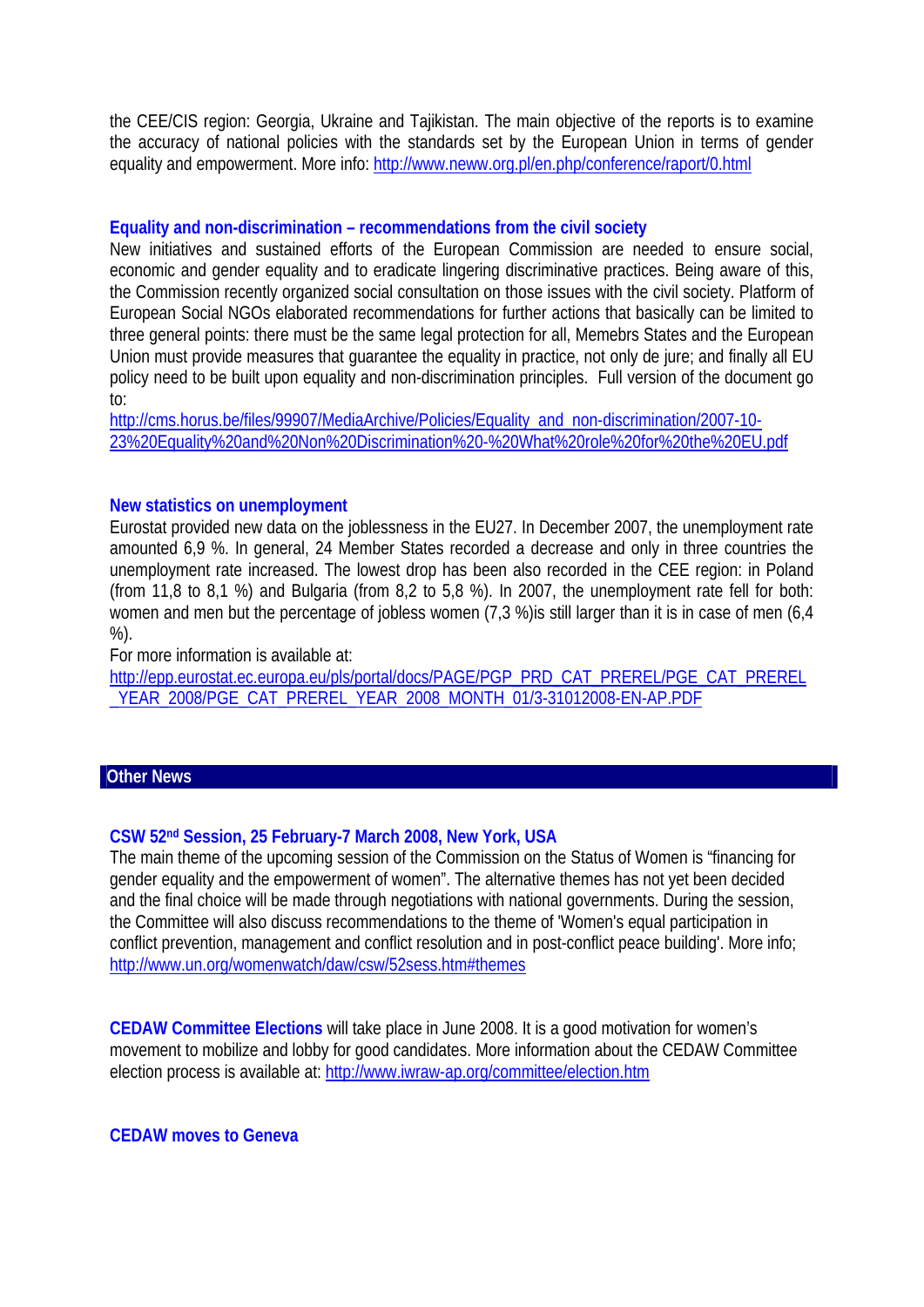The move of the CEDAW is of great significance as it will be now under the auspices of the Office of the High Commissioner for Human Rights (OHCHR). For more information go to: <http://www.ohchr.org/EN/NewsEvents/Pages/Cedaw.aspx>

#### **Long mediation in 'FFI case' in India reaches agreement**

FFI case has been brought up on the international agenda by the Clean Clothes Campaign (CCC), that mobilized support of labour rights defenders from all over world. CCC coordinated a campaign against Fibre and Fabrics International (FFI), as well as its subsidiary Jeans Knit Pvt. Ltd. (JKPL) due to serious violations of working rights in those manufactories. Due to CCC's action and publicity on the scandalous working conditions in FFI and JKPL, the Indian court issued international arrest warrant for Dutch labour activists. This launched the process of mediation in which the Dutch Prime Minister Ruud Lubbers took part. Finally, on 29<sup>th</sup> January 2008, agreement has been reached. FFI assured that all cases against working rights activists will be dropped while CCC agreed to cease campaign against the company. More info:<http://www.cleanclothes.org/urgent/ffi.htm>

#### **Information sharing**

# **January issue of CaucAsia now available**

The theme for this month is Gender and Fashion. It discusses the female dress codes imposed by culture and how they possibly affect women's lives, what is the rationale behind fashion's dictates. CaucAsia magazine is available online at:<http://www.gmc.ge/images/PDF/Kavkazia2008-1E.pdf>

## **Database of various statistics on the internet: World Freedom Atlas**

provides world statistics on the great variety of issues. It might be effectively used by social scientists, journalists and NGOs. World Freedom Atlas focuses on the issues of democracy, human rights and development. The data available on the website is divided into three categories: What is it? (statistics that measure the level and quality of democracy, human rights etc.) How to get it? (data that shows factors that lead to achievement and realization of those) and finally What you get? (this category includes tangible benefits of societies that live in freedom and democracy with good governance). We encourage you to check it out at: [http://www.freedom.indiemaps.com](http://www.freedom.indiemaps.com/) 

## **Gender in transition: New issue of the newsletter on Development and Transition**

Development and Transition is a joint newsletter of London School of Economics and Political Science (LSE) and United Nations Development Fund (UNDP). It is relesead three times a year. We encourage to use this useful resource as it covers the topics important for the CEE/CIS region, especially that the last issue is fully devoted to the subject of Gender and Development. Among others, there is an article on women on past-communist labour market, a portrait of women migrant workers in Uzbekistan, as well as gender and EU enlargement. Moreover, there are two articles covering the different aspects of economic situation of women in Poland: one is on promoting gender equality in Poland's private sector and the other on Polish women's labour markets at home and abroad.

To read full text and to have access to archives go to: <http://www.developmentandtransition.net/>

## **Putting Gender Back in the Picture – Rethinking Women's Economic Empowerment**

New publication has been released by BRIDGE. It includes brief overview of the variety of issues linked to the economic situation of women but most importantly it refers the reader to a great deal of resources on concrete topics.